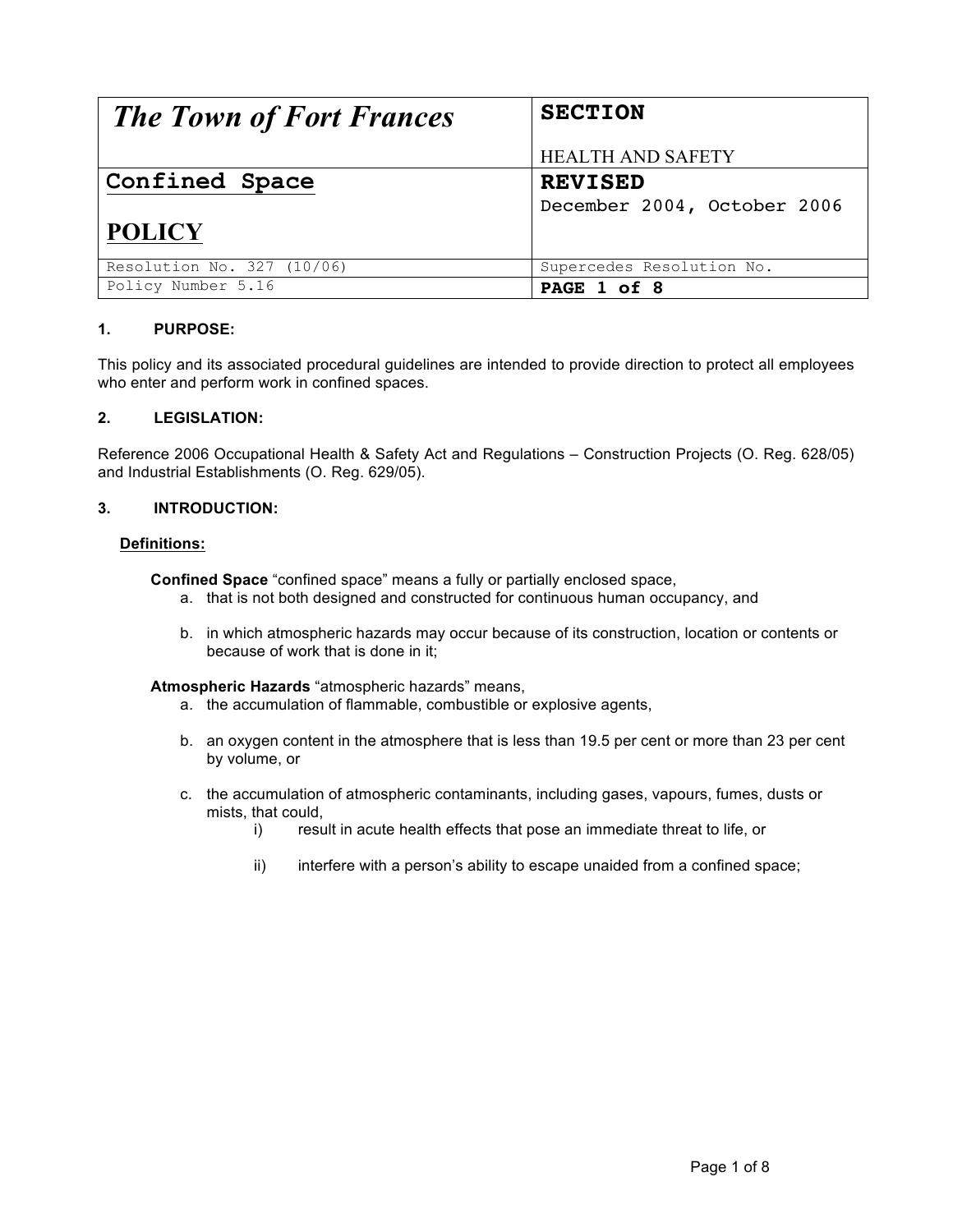**Confined spaces then, according to the definitions used in the regulations, exist in a wide variety of places within a municipality, including, without exclusivity, the following:**

| Chlorine areas               | Elevated water storage tanks | Sludge holding tanks         |
|------------------------------|------------------------------|------------------------------|
| <b>Cisterns</b>              | Enclosed filter tanks        | Structures on landfill sites |
| <b>Clarifiers</b>            | Maintenance manholes         | Sump pump chambers           |
| Clear wells                  | Meter chambers               | Trenches                     |
| Covered aeration cells       | Reservoirs                   | <b>Tunnels</b>               |
| <b>Digesters</b>             | Septic tanks                 | Valve chambers               |
| Electrical maintenance holes | <b>Sewers</b>                | Water well pits              |
| <b>Electrical vaults</b>     | Silos                        | Wet wells                    |

# **4. RESPONSIBILITIES:**

# **Supervisor:**

- be familiar with the Occupational Health and Safety Act and applicable regulations and standards
- be familiar with all aspects of the confined space entry program
- be familiar with the actual and potential hazards associated with confined space work
- ensure that the requirements of the program and related elements of the Occupational Health and Safety Act and regulations, and applicable industry standards are applied at all times
- ensure that all employees under their supervision who work in confined spaces are competent to do assigned work and are provided with instructions and training prior to work assignments
- ensure that air monitoring is conducted prior to entering a confined space and a permanent record of the test results are kept
- monitor staff to ensure procedures are followed and when violations occur, take appropriate action
- ensure that all staff use or wear required safety equipment when performing assigned tasks
- provide appropriate machinery and/or equipment needed to carry out work in accordance with legislative requirements, applicable standards and written safe work procedures
- ensure that all equipment needed for confined space work is in good working condition
- assist management in the annual review of equipment status and purchase needs as required

# **Gas Tester:**

- confirm what tests are required
- confirm that the equipment is in good working order
- calibrate testing equipment prior to use
- perform test in a competent manner
- advise the supervisor if any hazards are found
- record the results of the tests on the Confined Space Entry permit and retain a copy
- report any problems with the equipment to the Supervisor

# **Entrant:**

- be familiar with the Occupational Health and Safety Act and applicable regulations and standards
- work in accordance with legislative requirements, corporate policy and safe working procedures
- attend all relevant confined space training before performing confined space work and apply knowledge gained in the performance of their work
- use or wear all equipment required to safely perform workplace specific activities
- report any violations, hazards or deficiencies in equipment to immediate supervisor without delay
- assist supervisory staff in developing safe work procedures for specific tasks
- follow established procedures in the event of an injury, accident or emergency.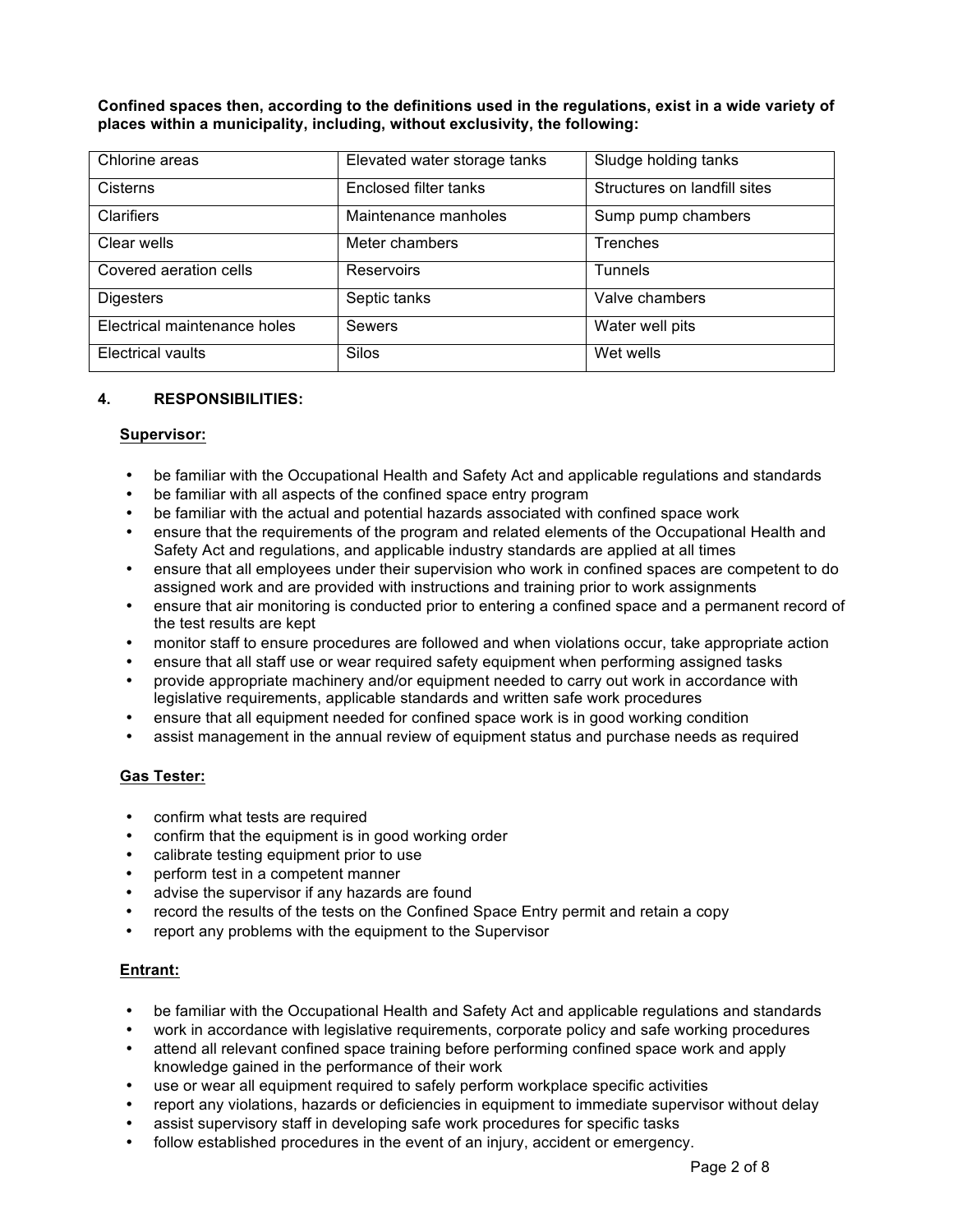# **5. CONFINED SPACE HAZARD ASSESSMENT:**

- i) Prior to entering a confined space, ensure that an adequate assessment of the hazards related to the confined space has been carried out by a competent worker.
- ii) The assessment shall be recorded in writing on the **Hazard Assessment Form**.
- iii) If two or more confined spaces are of similar construction and present the same hazards, their assessments may be recorded in a single document, but each confined space shall be clearly identified.
- iv) The assessment shall contain the name of the competent worker, competent worker's signature and the date. The competent worker is to submit the Hazard Assessment Form to the Supervisor.

# **Entry and Control Plan:**

- i) Prior to entering a confined space, ensure that an adequate written plan, including procedures for the control of hazards identified in the assessment has been developed and implemented by a competent person.
- ii) One plan may deal with two or more confined spaces that are similar in construction and present similar provisions.
- ii) The plan shall include procedures for controlling all hazards identified by the assessment. It will also include provisions for:
	- a) The duties of the workers
	- b) Plan specific duties of workers
	- c) Entry permits
	- d) Rescue procedures
	- e) Rescue equipment and methods of communication
	- f) Personal protective equipment, clothing and devices
	- g) Isolation of energy and control of materials movement
	- h) Attendants
	- i) Adequate means of entering and exiting
	- j) Adequate procedures for working in the presence of explosive or flammable substances
	- k) Atmospheric testing

# **Hazard Identification:**

The Superintendent will:

- a) Make every effort to ensure that all identified confined spaces have easy egress from all parts of the confined space.
- b) Investigate any confined spaces identified as one that cannot be purged and ventilated to maintain a safe atmosphere.
- c) Ensure all reasonable changes are made to such confined spaces so it can be properly purged and ventilated.
- d) Do any revisions or changes to the to confined space documentation as necessary.

# **6. CONFINED SPACE ENTRY PROCEDURE:**

- a) The Supervisor will:
	- i) During initial job scoping, identify any confined spaces involved in the work being planned and will use the Confined Space Hazard Assessment form to plan the confined space entry.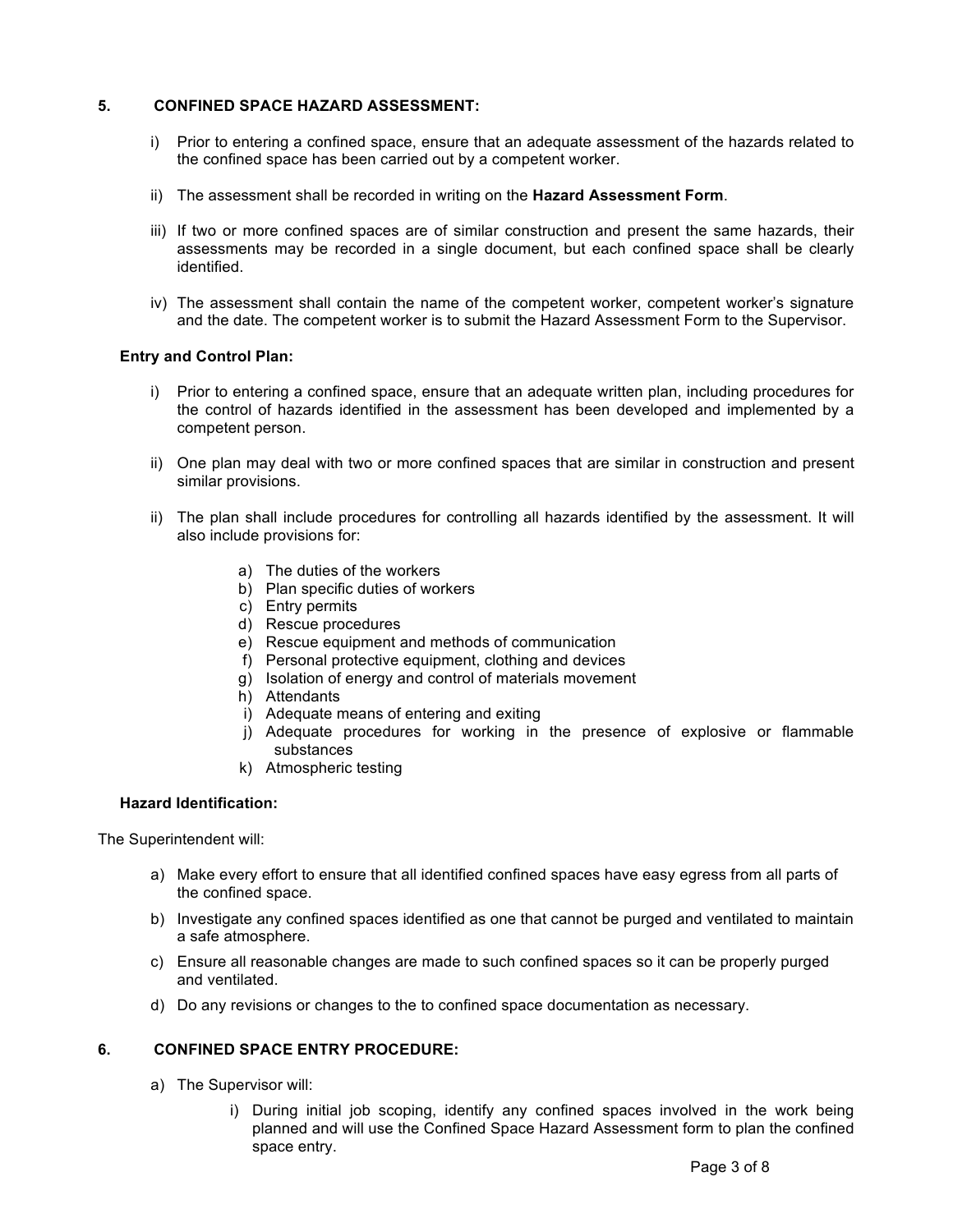- ii) Assemble for the pre-entry meeting a correct confined space information package including:
	- a. Confined Space Hazard Assessment form
	- b. Attendant Duties
	- c. Lock-out Sheet
	- d. Confined Space Entry Permit
- iii) Determine equipment required from Confined Space Hazard Assessment and identify on Permit.
- iv) Identify responsibilities/tasks of entrants
- v) Start Safe Entry Permit, Hot Work Permit (where necessary) and other required safe permits.
- vi) Prepare copies of Confined Space Entry Information for pre-entry meeting.

# **Pre-entry Meeting:**

The Supervisor will conduct a pre-entry meeting with those who will be involved in the confined space entry. This meeting is to be held within 1 hour prior to the entry or such time that is adequate to brief the workers envolved.

At the meeting:

- a) Supply confined space information to the Attendant
- b) Review with the information with all involved
- c) Assign job responsibilities to all workers involved in the entry
- d) Advise Attendant and entrants of the hazards of the confined space and of tasks to be done
- e) Advise Attendant and entrants of the control measures for the hazard.

# **Energy Control:**

In accordance with the entry plan, workers entering confined spaces will be adequately protected against the following:

- a) The release of hazardous substances or energy into the confined space, by capping, disconnecting piping or other adequate means
- b) Against contact with equipment inside the confined space that could endanger the worker, by deenergizing and locking out the equipment or other adequate means
- c) Against drowning, engulfment, entrapment, suffocation and other hazards from free flowing material, by adequate means

# **Safe Entry Permit:**

- i) A separate entry permit is issued each time work is to be performed in a confined space, before any worker enters the confined space.
- ii) The Supervisor of the entrants to the confined space will ensure the Safe Entry Permit is complete, correct, signed and a copy is posted at the confined space entryway.
- iii) The **Entrant** is responsible for reading and understanding the Safe Entry Permit.
- iv) Prior to entry, the confined space must be tested for hazard noted on the Confined Space Entry Permit. A Gas Tester will evaluate the space for each hazard, record the results on the Safe Entry Permit and will certify in writing the air quality at the time of the test is acceptable according to acceptable limits.
- v) Air quality tests must be made before workers enter, at regular intervals as defined in the confined space entry plan and as requested by the entrants. Testing must be done at least once per shift.
- vi) **Supervisors** shall ensure all requirements of the Safe Entry Permit are adhered to, including lockout procedure, easy egress from all accessible parts of the confined space, and protective measures or other matters affecting safe entry and the well being of the entrants.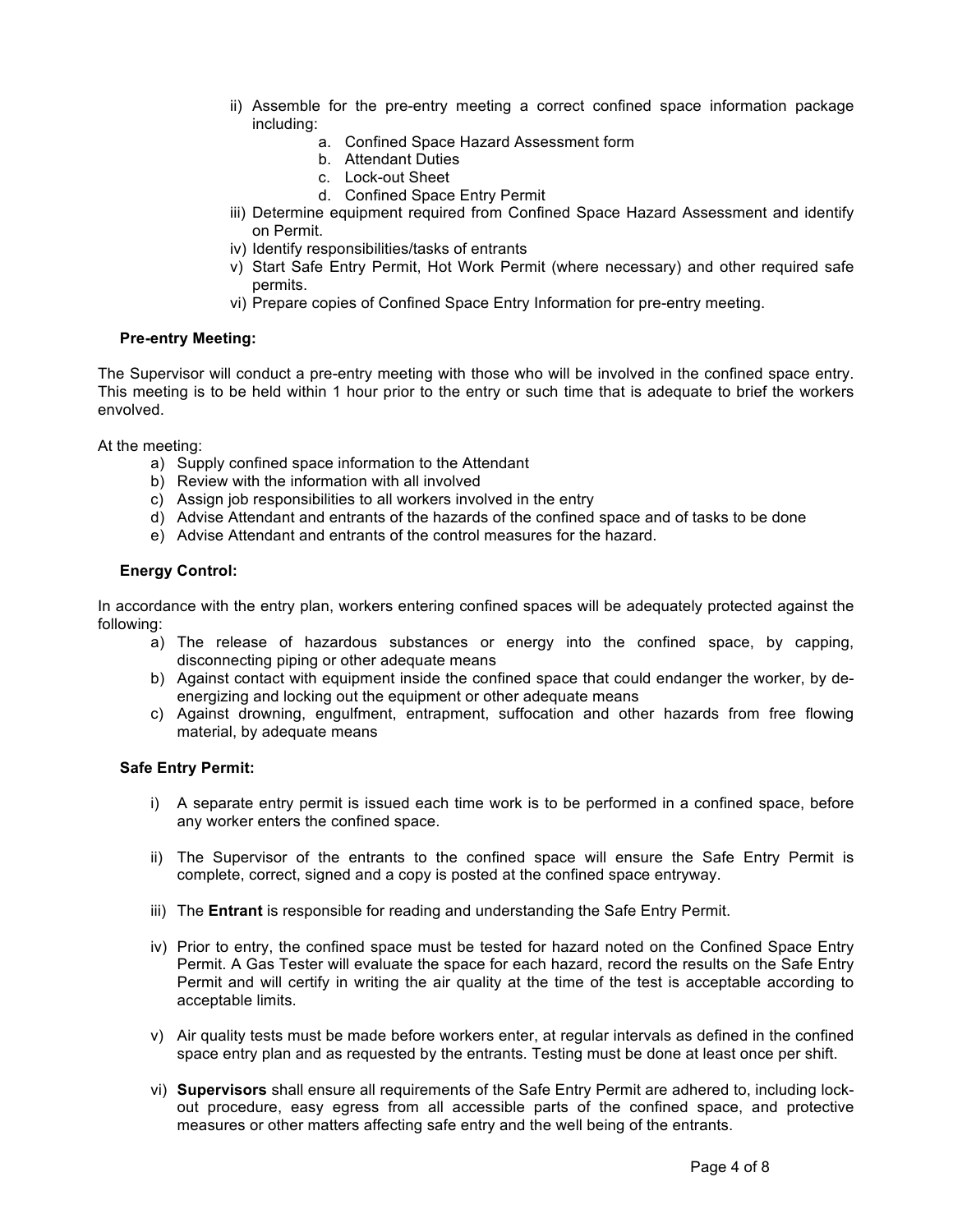- vii) A legible copy of the Safe Entry Permit is to be distributed as follows:
	- a) Gas Tester doing the testing and evaluation of the confined space
	- b) Supervisor of the entrants
	- c) Posted at the job site

viii) Atmospheric testing records shall be retained for the following periods:

- a) One year after the document is created; or
- b) The period that is necessary to ensure that at least the two most recent records of each kind that relate to a particular confined space are retained.
- ix) For confined spaces with multi-employer involvement, the employer responsible for creating the record shall retain the record.
- x) For construction projects, the records must be kept for at least one year after the project is finished.

#### **Entering, Exiting, Barricades and Warning Signs:**

An adequate means of entering and exiting all confined spaces will be provides for all workers who may have to perform work tasks within confined spaces.

Whenever work is being performed within a confined space, barricades and/or warning signs regarding unauthorized entry will be installed.

# **7. SAFETY WATCH:**

#### **Attendant:**

Any competent person shall be assigned to Safety Watch and shall be familiar with confined Space protocols. The attendant's duties shall consist of the following:

- a. Know the hazards that may be faced during entry, including the mode, signs or symptoms, and consequences of the exposure.
- b. Is aware of possible behavioural affects of hazard exposure.
- c. Continuously maintain an accurate count and identity of authorized personnel.
- d. Remain outside the permit space during entry operations until relieved by another attendant.
- e. Communicate with entrants as necessary to monitor worker status and to alert workers of the need to evacuate.
- f. Monitor activities inside and outside space to determine if safe for workers to remain in space and orders evacuation when necessary.
- g. Summon rescue and emergency services when assistance for emergency exit from permit space is necessary.
- h. Take the following actions when unauthorized persons approach or enter a permit space while entry is underway:
	- 1) Warn them to stay away, or exit immediately if they have entered.
	- 2) Inform the entrants and entry supervisor if unauthorized persons enter the permit space.
- i. Perform non-entry rescues as specified by company procedure.

**Perform no duties that might interfere with their primary duty to monitor and protect authorized entrants.**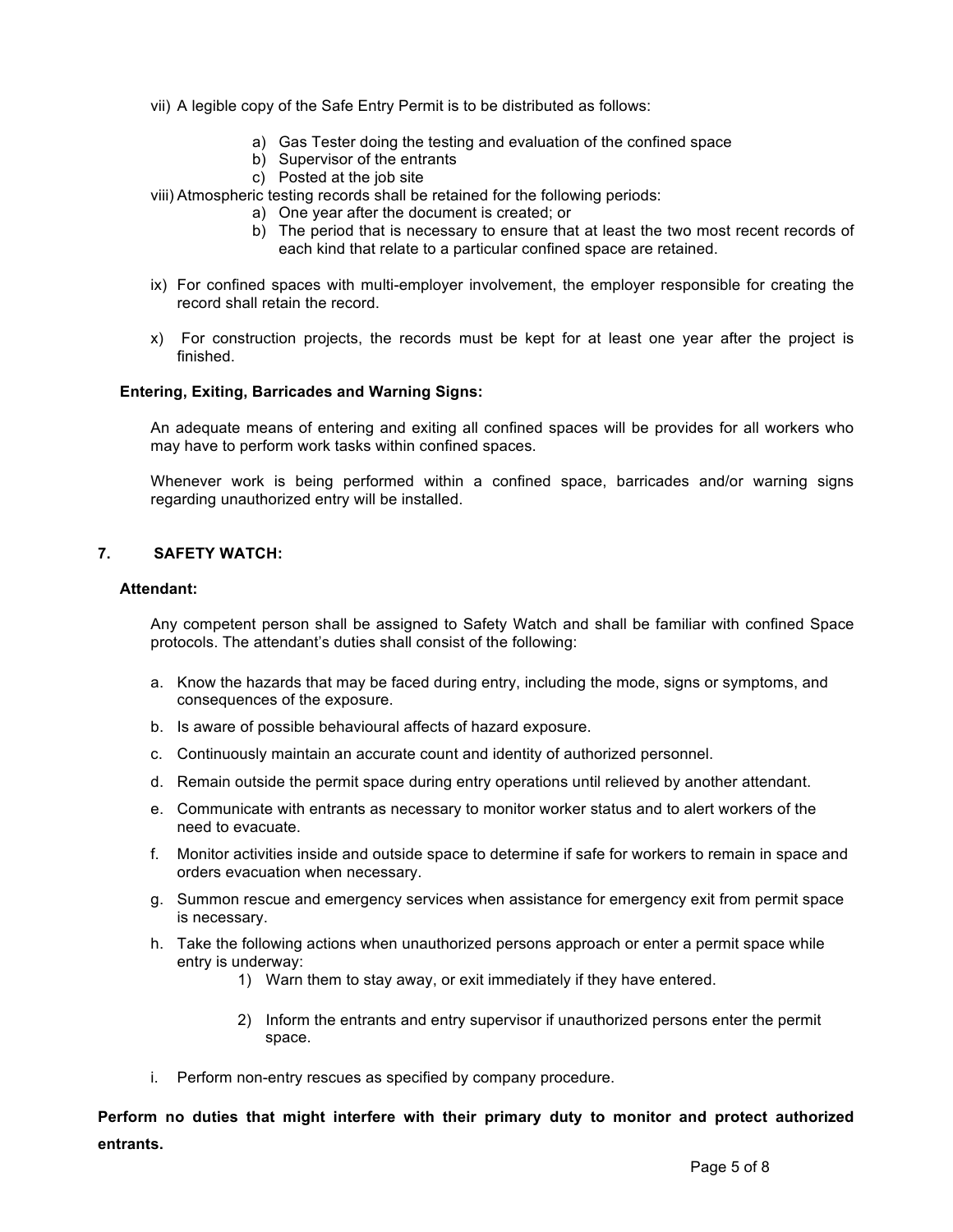# **8. CONFINED SPACE ATMOSPHERIC TESTING:**

A qualified worker shall per as atmospheric test:

- a) Before the start of each shift or entry.
- b) If the confined space has been unoccupied for any period of time.
- c) Before a worker re-enters, as often as necessary while any worker remains inside the confined space, to ensure that acceptable atmospheric levels are maintained in the confined space during work activities.

The person performing the atmospheric tests will use calibrated instruments that are in good working order and the results of each test sample shall be recorded on the entry permit.

An atmospheric free from oxygen associated hazards, explosive and flammable substances, and toxic hazards will be arrived at prior to entering any confined space. Ventilation and/or purging methods will be provided and used to ensure acceptable atmospheric levels are maintained in the confined space during work.

# **Qualifications for Gas Testers:**

Shall receive annual training and in-house certification in atmospheric testing.

#### **9. RESCUE PROCEDURE, EQUIPMENT AND METHODS OF COMMUNICATION:**

If a worker may be required to enter a confined space, The Town of Fort Frances shall provide an adequate number of workers trained in:

- First aid and cardio-pulmonary resuscitation
- The use of rescue equipment appropriate for entry into the confined space and
- The on-site rescue procedures

#### **Rescue Procedure:**

In the event that an employee is overcome or disable while in the confined space:

- a. Non-entry rescue is the preferred method for rescue of personnel from a permit-required space. **Employees will not enter a permit space for rescue unless they have been specifically trained and equipped for such rescue.**
- b. To facilitate non-entry rescue, retrieval systems or methods shall be used whenever an authorized entrant enter a permit space, unless the retrieval equipment would increase overall risk of entry or would not be of value to any rescue.
- c. Monitor the situation and be ready to give rescuers information on how many victims and their status, what hazards, chemical types, concentrations, etc. are present.
- d. Contact Dispatch to activate Emergency Medical Services, as appropriate
- e. Perform any necessary First Aid, once employee has been extracted
- f. Any time an employee loses consciousness, the employee must receive professional medical treatment as soon as possible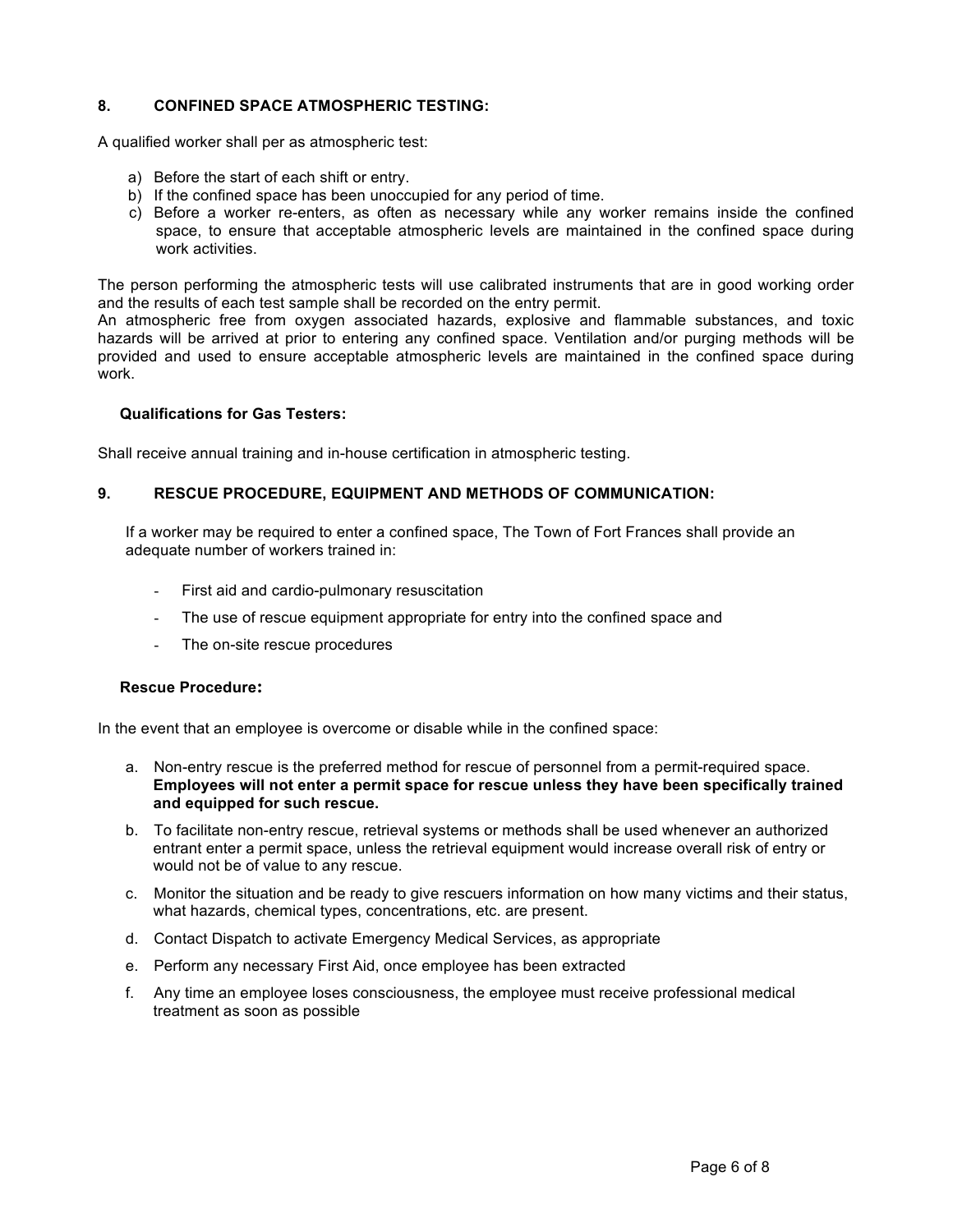# **Steps to take if emergency occurs:**

Check if person conscious by shouting, radio, rope tugging, etc.

Contact Fire Service as needed Contact Fire Service 911

Attempt retrieval with retrieval equipment Attempt retrieval with retrieval equipment

# **If Conscious Not Conscious**

# First aid measures **DO NOT ENTER SPACE**

#### **Retrieval System Requirements Are:**

- 1. Each entrant shall use a chest or full body harness, with a retrieval line attached at the centre of the back near shoulder level, or other appropriate point.
- 2. Other end of retrieval line shall be attached to a mechanical device or fixed point outside of permit space enabling immediate use. A mechanical device will be used to retrieve personnel from vertical type permit spaces more than five feet deep.
- 3. If injured entrant is exposed to any substance with a required MSDS, that MSDS will be made available to the medical facility that will be treating the entrant.
- 4. Only designated personnel will enter permit spaces for rescue purposes. Each designated rescue team member will be trained on:
	- a. Use of personal protective and rescue equipment necessary for making the rescue from the permit space;
	- b. Performance of assigned rescue duties and also that training required of authorized entrants;
	- c. Basic first-aid and cardiopulmonary resuscitation (CPR). At least one member of the rescue team will hold current certification in first aid and CPR.

# **Rescue Equipment:**

# **Procedures:**

- 1. The rescue equipment must be:
	- Readily available to effect a rescue in the confined space
	- Is appropriate for entry into the confined space
	- Is in good working order
- 2. Methods of communication will exist that is appropriate for the hazards identified in the relevant assessment and shall ensure that it is readily available for workers to communicate with the attendants described
- 3. All rescue equipment must be inspected by a competent person as often as is necessary to make certain that it is in good working order
- 4. Written records of the inspections must be kept

# **Rescue equipment includes approved:**

- Harness or wristlets,
- Retrieval lines and
- Mechanical lifting devices.